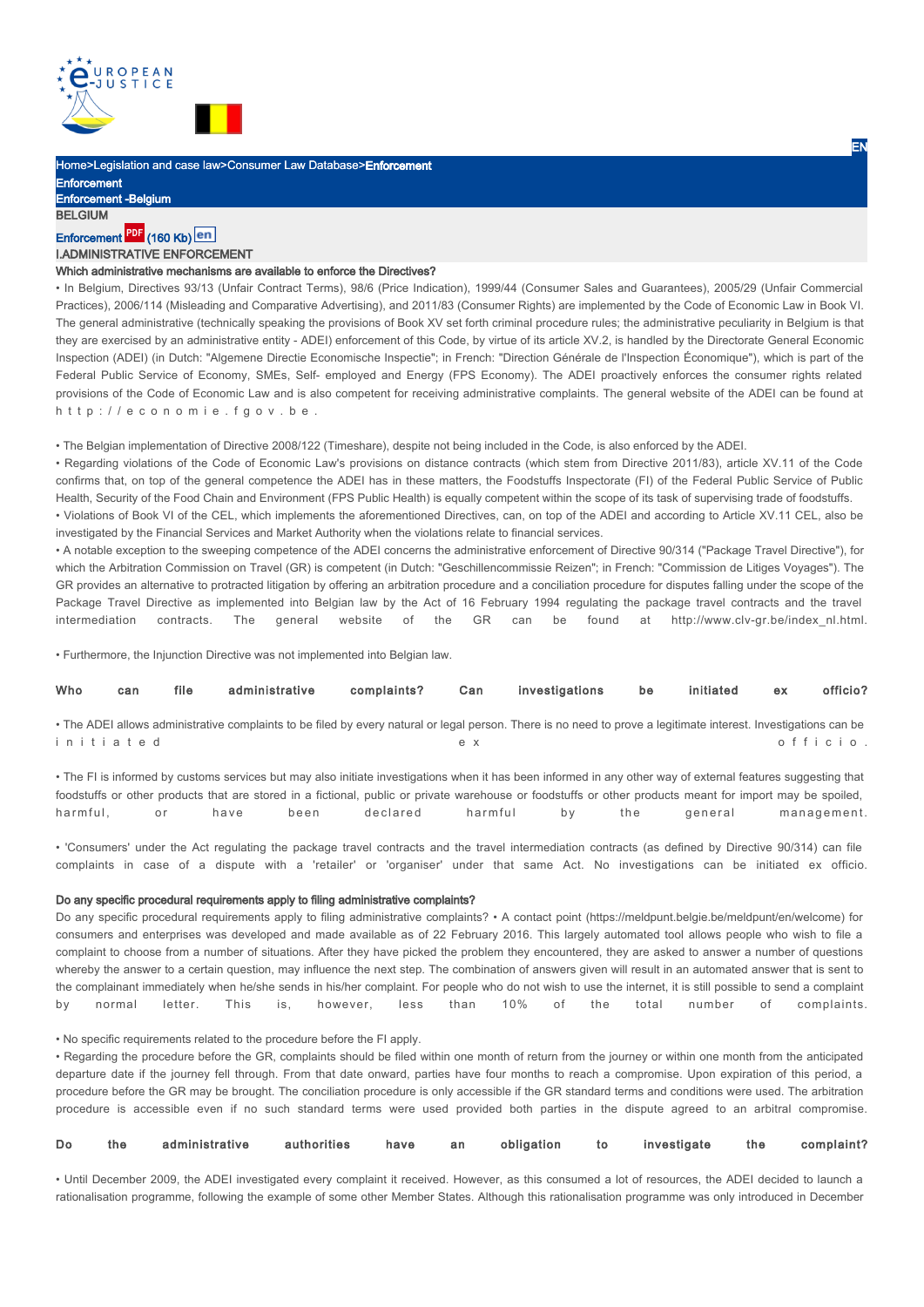2009, it has already resulted in a dismissal of 40% of all complaints. Recently, the ADEI has also started to take into account the financial loss suffered by the complainant. If no financial loss, or only a very small financial loss, has been suffered, there is a high probability that the complaint will not be investigated by the ADEI.

|  |  |  |  |  |  |  |  |  |  | • The FI is not obligated to engage in an investigation once it has been notified. |  |  |  |  |  |
|--|--|--|--|--|--|--|--|--|--|------------------------------------------------------------------------------------|--|--|--|--|--|
|--|--|--|--|--|--|--|--|--|--|------------------------------------------------------------------------------------|--|--|--|--|--|

• The GR is impartial and will offer no advice. It merely provides the organisation of the two procedures.

#### Are there any specific requirements regarding the provision of evidence to the competent authorities?

• Under the general scheme before the ADEI, a competent official can require a trader to provide the evidence as to the accuracy of any statements disclosed in a commercial practice (article XV.16 and XVII.13 of the Code of Economic Law).

• No specific requirements related to the procedure before the FI apply.

• For a case to be admissible under either the arbitration procedure or the conciliation procedure in the context of the GR, it should include evidence of the complaint on site (if applicable), and evidence of the complaint upon return.

# II. ENFORCEMENT THROUGH COURT ACTION

### Which court actions are available to enforce the Directives?

Aside from a general claim for civil damages under article 1382 of the old Civil Code, three specific procedures present themselves:

A cease-and-desist procedure is provided by article XVII.1 of the Code of Economic Law for breaches of the provisions of all Belgian implementations of the Directives under scope. The procedure is handled by the President of the competent Business Court. Regarding breaches of the Code related to specific provisions on advertisement, in particular provisions stemming from Directives 2005/29 (Unfair Commercial Practices Directive) and 2006/114 (Misleading and Comparative Advertising Directive), the cease-and-desist procedure may only be aimed at the advertiser, provided he or she is a resident in Belgium or has appointed a representative in Belgium. Furthermore, for breaches of article 3(1), 6(1) and 6(2) of Directive 93/13 (Unfair Contract Terms), as implemented into Belgian law by articles VI.82-VI.89 and VI.37 of the Code of Economic Law, the cease-and-desist procedure may be aimed at multiple t r a d e r s, r e s p e c t i v e l y , a t on c e .

• The second procedure is the intra-Community cease-and-desist procedure as set out in article XVII.26 and following. This procedure is similar to the regular cease-and-desist procedure in nature but has a cross-border effect. The procedure may be initiated in case of a breach originating in Belgium but with consequences in another Member State. The Business Court of Brussels is exclusively competent to hear these claims.

• The final procedure is the claim for collective redress as set out in article XVII.35 and following. This procedure is open to all contractual violations of businesses and violations of the Belgian legislations and European legislative measures listed in Article XVII.37 CEL. The aim of this procedure is to provide redress for a group of consumers who have suffered damage on account of the same cause. In that sense, it is akin to the class action lawsuit known to most common law legal systems. It applies a.o. to the Belgian implementation of all Directives under scope (see list in Article XVII.37 CEL) and is subject to the jurisdiction of the courts of Brussels. It can result in either a judgement or the court approval of a settlement.

### Who can start a court action?

In a general claim for civil damages under article 1382 of the old Civil Code, anyone who has suffered damage has legal standing to initiate an action. Regarding the aforementioned special procedures, legal standing is granted through specific provisions of the Code of Economic Law:

• For the cease-and-desist procedure of article XVII.1, a claim may be filed by the (i) interested parties, (ii) competent minister or Director-General of the ADEI, (iii) a professional regulatory body, or a professional- or cross-sectoral association with legal personality, and (iv) an acknowledged consumer rights organisation.

• The qualified entities in other Member States may file an intra-Community cease-and-desist procedure of article XVII.26. In Belgium, qualified entities are acknowledged consumer rights organisations.

• The claim for collective redress may only be filed by a group representative as exhaustively defined in article XVII.39. These group representatives are: (i) an acknowledged consumer rights organisation with legal personality, (ii) a non-profit association with legal personality whose statutory purpose is directly correlated to the damage suffered by the group, and (iii) an autonomous public service but only for the purpose of representing the group in the pursuit of a settlement.

### Can court actions be initiated by competitors?

In a general claim for civil damages, competitors may have legal standing if they have suffered damage. Regarding the specific procedures set out above, the following applies:

• For the cease-and-desist procedure of article XVII.1, competitors may be considered interested parties and may therefore initiate proceedings.

- Only qualified entities may file an intra-Community cease-and-desist claim. It is unlikely that competitors would be considered among them.
- No, the claim for collective redress cannot be filed by a competitor.

### Can the case be handled through an accelerated procedure?

• The cease-and-desist procedure follows a procedure which is similar to the general interlocutory proceedings ("zoals in kort geding" - "comme en référé"). This means that the case can typically be decided in a short period of time, as the terms and the rules of procedure are similar to those of the general interlocutory proceedings. The short term is, however, not guaranteed, since urgency is not a requirement for filing a case under the cease-and-desist procedure. Although it is possible to use general interlocutory proceedings instead of the specific cease-and-desist procedure, it is generally advisable to the use cease-and-desist procedure, as the latter procedure was specifically introduced for countering infringements of the Code of Economic Law. Moreover, the cease-and-desist procedure is a procedure as to the merits.

• The same reasoning applies to the intra-Community cease-and-desist procedure.

• No accelerated procedure for the claim for collective redress is enshrined in the Code of Economic Law. That said, strict terms for the sequential steps in the procedure are included in the Code in order to expedite the procedure, both via the court or via settlement.

### Are there any specific requirements regarding the provision of evidence to the court?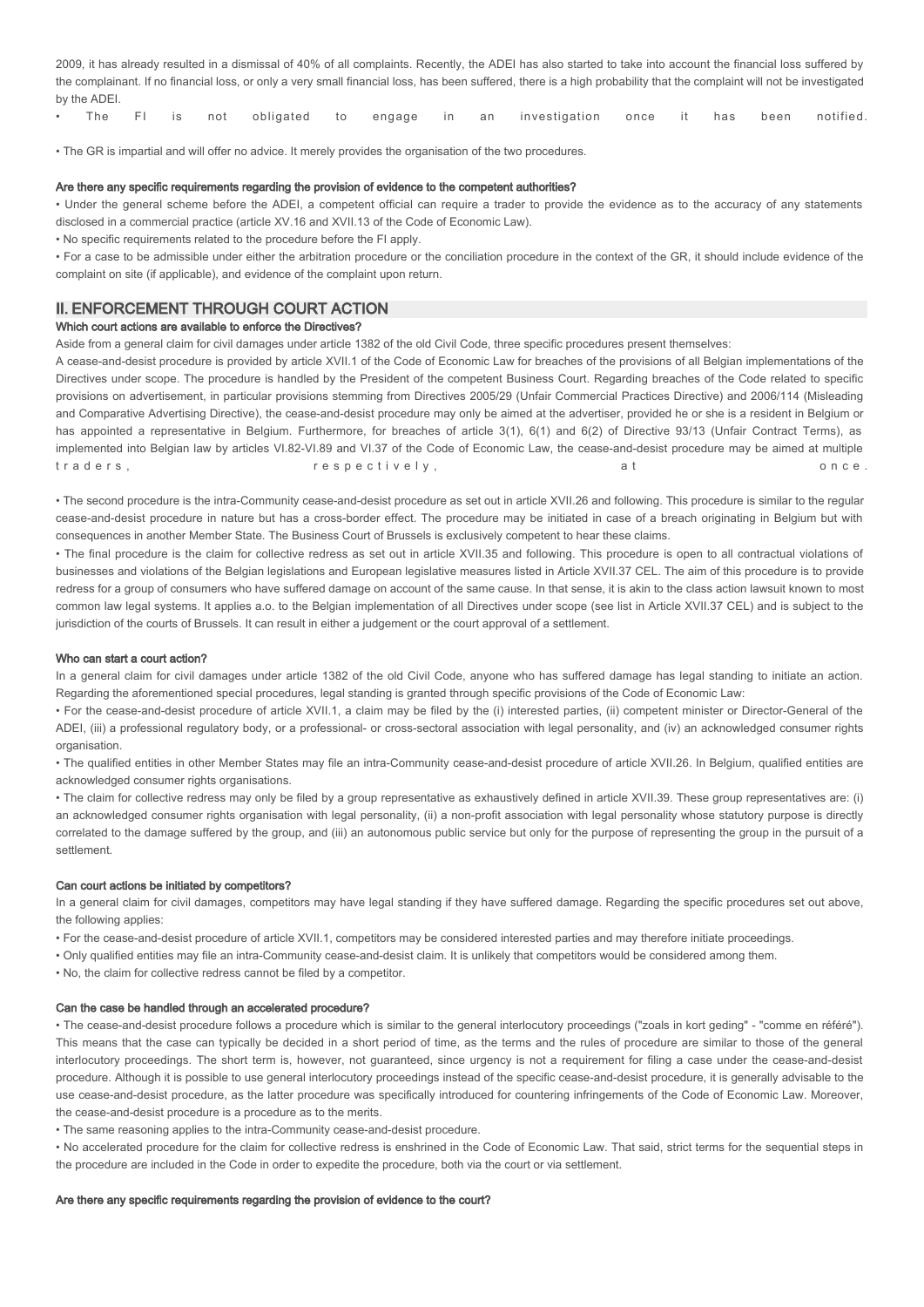The Code of Economic Law does not contain any provision on this matter. The Belgian implementation of Directives 2008/122 (Timeshare Directive), 90/314 (Package Travel Directive), and 1999/44 (Consumer Sales Guarantees Directive), which are not included in the Code also do not provide any additional requirements.

Consequently, the general rules on evidence as laid down in the Belgian Judicial Code are applicable. According to article 871 of the Judicial Code, the court can order any party to disclose all evidence they dispose of. As of 1 November 2020, the new rules on evidence of Book 8 of the Civil Code apply, including specific evidence rules for businesses (Article 8.11 C.C.)

### Are there specific procedural reliefs for consumers or consumer associations?

Neither the Code of Economic Law, nor the Judicial Code, nor the Belgian implementation of Directives 2008/122 (Timeshare Directive), 90/314 (Package Travel Directive), and 1999/44 (Consumer Sales Guarantees Directive) contain any provision on this matter.

# III. SANCTIONS

# What are the possible civil sanctions and remedies for the infringement of the provisions of the Directives?

The competent civil court can award damages in the framework of a claim for civil damages based on article 1382 of the old Belgian Civil Code. These damages, however, should be interpreted as an indemnifying measure rather than as a sanction. As is the case for most civil procedures under Belgian law, the Court can also order coercive civil fines, in order to ensure that the decision will be effectively complied with.

Furthermore, the competent court can also order the publication of the judgement (article XV.131). This procedure is only open for infringement of the provisions of the Code of Economic Law so that infringement of the provisions implementing Directives 2008/122 (Timeshare Directive), 90/314 (Package Travel Directive), and 1999/44 (Consumer Sales Guarantees Directive) cannot rely on this procedure.

Finally, where an unfair commercial practice leads to a contract being concluded with a consumer, that consumer can demand reimbursement of the sums paid within a reasonable period from the moment that the consumer was aware or should have been aware of the unfair commercial practice, without having to return the delivered product. (Article VI.38).

There is no link between the level of monetary fines and the trader's turnover.

### What are the possible criminal sanctions for the infringement of the Directives' provisions?

Infringements of the Belgian implementations of the Directives under scope are punishable with several levels of criminal sanction. The criminal sanctions relevant to the Directives under scope include:

• A criminal fine ranging from 26 to 10.000 EUR for the infringement of:

o provisions on price indication (articles VI.3 until VI.7/2

of the Code of Economic Law);

o provisions on naming, composition and labelling (articles VI.8 until VI.10 of the Code of Economic Law);

o provisions on the indication of quantity (articles VI.11 until 16 of the Code of Economic Law);

o provisions on distance contracts (articles VI.45 until VI.63 of the Code of Economic Law);

o provisions on off-premises contracts (articles VI.64 until VI.74 of the Code of Economic

Law); and

o provisions on unfair commercial practices (articles VI.95, VI.100 and VI.103, excluding articles VI.100, 12°, 14°, 16°, and 17° and articles VI.103, 1°, 2°, 8° of the Code of Economic Law).

• A criminal fine ranging from 250 to 10.000 EUR for the infringement of several provisions of the Act of 16 February 1994 (implementing Directive 90/314 (Package Travel)).

• A criminal fine ranging from 1.000 to 20.000 EUR for:

o not complying with a judgement handed down per the cease-and- desist procedure enshrined in the Act of 28 August 2011 (implementing Directive 2008 /122 (Timeshare));

o purposefully hindering the persons named in article 27, §1 of the Act of 28 August 2011 in investigating and determining infringements of the Act; and

o intentionally, in person or via an intermediary party, partially or completely destroying, hiding or tearing publication posters as imposed by the Act of 28 August 2011.

• A criminal fine ranging from 500 to 20.000 EUR for the infringement of:

o article 4 of the Act of 16 February 1994 in bad faith (implementing Directive 90/314 (Package Travel));

o all provisions of the Act of 28 August 2011 (implementing Directive 2008/122 (Timeshare));

• A criminal fine ranging from 26 to 25.000 EUR for the infringement of:

o all provisions of book VI of the Code of Economic Law, excluding the infringements set out in articles XV.83, XV.85, XV.86, VI.104 and XV.126, where infringement is committed in bad faith;

• A criminal fine ranging from 26 to 25.000 EUR for:

o not complying with a judgement handed down per the cease-and- desist procedure enshrined in the Code of Economic Law; and

o intentionally, in person or via an intermediary party, partially or completely destroying, hiding or tearing publication posters as imposed by the Code of Economic Law.

The above monetary fines apply to both natural persons and legal persons.

• A criminal fine ranging from 500 to 100.000 EUR and an imprisonment of one year to five years for the infringement of certain provisions on misleading commercial practices, aggressive commercial practices, and pyramid schemes (articles VI.95, VI.100 and VI.103, excluding articles VI.100, 12°, 14°, 16°, and 17° and articles VI.103, 1°, 2°, 8° of the Code of Economic Law).

• Finally, the competent court can also order the publication of the judgement (article XV.131 of the Code of Economic Law).

There is no link between the level of monetary fines and the trader's turnover.

### What are the possible administrative sanctions for the infringement of the Directives' provisions?

The Code of Economic Law provides for several statutorily enshrined administrative sanctions. The competent authorities are the administrative bodies (in particular the ADEI) set out above and the sanctions include:

• Per article XV.5, the competent authorities may seize goods which form the subject of an infringement of the Code, are used to infringe the Code, are used to create infringing goods, etc. This procedure is also open to infringements of the Act of 28 August 2011 (implementing Directive 2008/122 (Timeshare));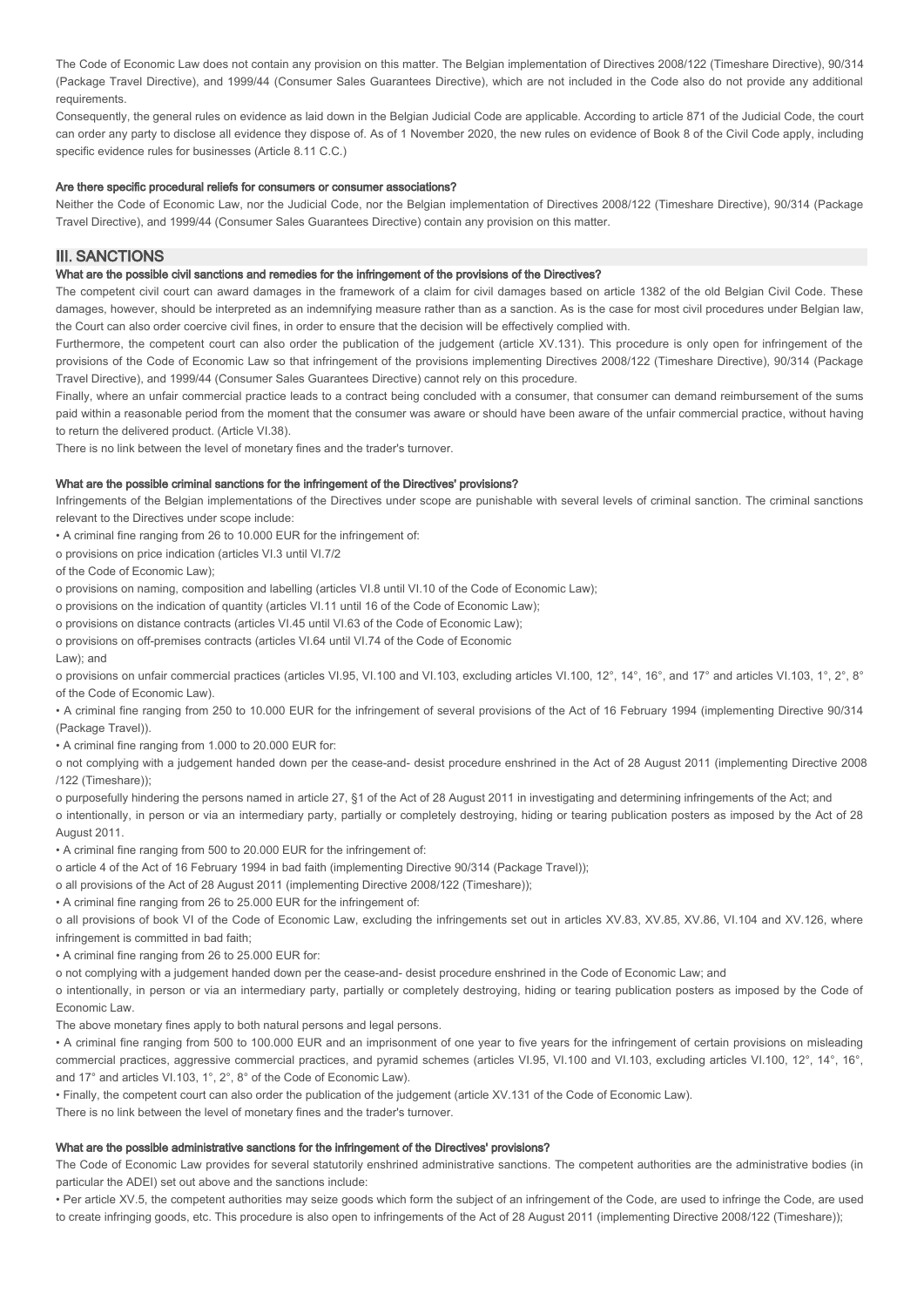• Per Article XV.5/1, the competent authorities may remove the content or block access to online interfaces, or they may order the display of a warning. They may moreover order providers of internet and hosting services to block, limit or deactivate online interfaces. Operators of the registers of internet domain names can also be ordered to delete a registered domain name. This procedure is also open to infringements of the Act of 28 August 2011 (implementing Directive 2008/122 (Timeshare));

• Per article XV.14, an examining magistrate may order the communication technology user to cease the use of communication technology used for infringement. This procedure is also open to infringements of the Act of 28 August 2011 (implementing Directive 2008/122 (Timeshare));

• Per articles XV.16 and XV.27/5, the competent authorities may order proof of the material veracity of the evidence which the trader offers pertaining to a commercial practice;

• Per article XV.31, the competent authorities may issue a warning of a breach committed by a trader. This procedure is also open to infringements of the Act of 16 February 1994 (implementation of Directive 90/314 (Package Travel)); and

• Per article XV.61, the competent authorities may engage in drafting a settlement for certain infringements. This procedure is also open to infringements of the Act of 16 February 1994 and the Act of 28 August 2011 (implementing Directive 2008/122 (Timeshare)).

#### What are the contractual consequences of an administrative order or a judgment on an individual transaction under the Directives?

A cease-and-desist procedure will in practice be initiated by a competitor or the public prosecutor, who are not a party to the individual transaction with the consumer. The individual transaction will therefore not be affected by a cease-and-desist decision, since a judicial decision only produces effects between the parties to the procedure, in this case, the vendor and his competitor or the public prosecutor. Nevertheless, a procedure can also be initiated by the consumer who contemplates that the contract is void because he/she has concluded the contract with a mistaken consent. He/she will thus allege that this mistaken consent originates from inter alia error, fraud or violence. If a competent court concludes that the vendor has committed an infringement of a provision of the Code of Economic Law, the consumer will be able to prove the origin of his /her mistaken consent and thus his contract will be declared void.

# Can authorities order the trader to compensate consumers who have suffered harm as a result of the infringement?

• Consumers have the possibility of filing a claim for civil damages, even when they did not initiate a cease-and-desist procedure before the Business Court. Such claim for damages is subject to the general rules of Belgian tort law (art. 1382 of the old Belgian Civil Code), which provide that an infringement of a legal provision (such as a provision of the Code of Economic Law, or any other Act that implements a Directive) constitutes a fault that can lead to damages, if a causal link with the loss is demonstrated. Although such claim for damages can be filed without having initiated the cease-and-desist procedure, it is nevertheless advisable to do so, because the Civil Court will be bound by the decision of the President of the Business Court. Hence, should the President of the Business Court find that the claimant has effectively suffered damages as a result of the infringement, the claimant will only have to prove the size of the damage when he/she files a claim for compensation before the Business Court.

• Furthermore, consumers may also rely on the abovementioned claim for collective redress to achieve compensation. This is on the condition that the consumer has been included in the group of harmed consumers created specifically for the purpose of tallying the parties requesting compensation.

# Can the administrative authorities or the courts require the publication of their decisions?

The President of the Business Court can for all infringements of provisions in the Code of Economic Law that form an implementation of the Directives under scope order that his judgement (or a summary thereof) be published either on the inside or outside of the establishment of the infringer or in the newspapers, at the expenses of the infringer. (Article XV.131). The ADEI does not have the power to order the publication of its decisions.

### IV. OTHER TYPES OF ENFORCEMENT

### Are there any self- regulatory enforcement systems in your jurisdiction that deal with aspects of the Directives?

Belgium has several self-regulatory enforcement systems. The most relevant example, the Jury for Ethical Practices regarding Advertising ("JEP") pertains to unfair commercial practices and advertising (Directives 2005/29 and 2006/122) (in Dutch: "Jury voor Ethische Praktijken inzake Reclame"; in French: "Jury d'Ethique Publicitaire"). The JEP is a self-regulatory body established by the Council for Advertising (in Dutch: "Raad voor de Reclame"; in French: "Conseil de la Publicité"). At the request of advertisers, it gives preliminary advice on intended advertisements and investigates complaints against actual advertisements, in which case the JEP will recommend the advertiser to either change or stop the advertisement. It also acts at the request of, among others, consumers. The body of rules that the JEP uses to evaluate the advertisements includes both traditional rules (including the Code of Economic Law), and norms of good taste and decency (e.g., ICC-code on advertising). When the advertiser refuses to comply with the recommendations of the JEP, the JEP will request the Belgian media (newspapers, magazines, TV stations, …) not to broadcast the challenged advertisement. Since the majority of the media is affiliated with the Council for Advertising (of which the JEP is its executive and supervising body), the JEP has important moral authority. In practice, advertisers will therefore often comply with the JEP's recommendations.

### Are there any out-of-court dispute settlement bodies available that deal with aspects of the Directives (e.g. mediation, conciliation or arbitration schemes ombudsmen)?

• Regarding the enforcement of the Belgian implementation of Directive 2005/29 (Unfair Commercial Practices Directive), the most relevant mediating services are the Ombudsman for Telecommunication and the Ombudsman of the Insurance Sector. Ombudsman for Telecommunication (Dutch: "Ombudsdienst voor Telecommunicatie"; French: "Service De Médiation Pour Les Télécommunications") The Ombudsman deals with complaints from consumers about their telecom provider. It formulates advice and tries to settle the dispute. In order to acquire a better understanding of the pending complaints, the Ombudsman can ask the telecom provider for any necessary information. Although the Ombudsman has important moral authority, it cannot impose any sanctions. Ombudsman of the Insurance Sector (Dutch: "Ombudsman van de verzekeringen" / French: "Ombudsman des assurances") This private body investigates complaints from consumers against an insurance company; mediates in order to facilitate a settlement; decides on issues regarding the application of the section "consumers" in the code of conduct of insurance companies and intermediaries; and provides advice and recommendations. Although this Ombudsman has important moral authority, it cannot impose sanctions. The web site www.ombudsman.be contains a list of some mediating and ADR services.

• The GR (http://www.clv-gr.be/) conciliation and arbitration schemes mentioned above also offer methods of alternative dispute resolution.

o Conciliation scheme: the procedure can only be initiated if both parties agree to it. The GR provides a mediation platform between the parties which, provided neither party abandons the procedure before completion, results in a settlement (in Dutch: "Dading"; in French: "Transaction"). This settlement may then be ratified by the court, which grants it res judicata and allows it to be enforced as a traditional judgement. The GR has no authority to impose sanctions of any kind and remains neutral throughout the procedure.